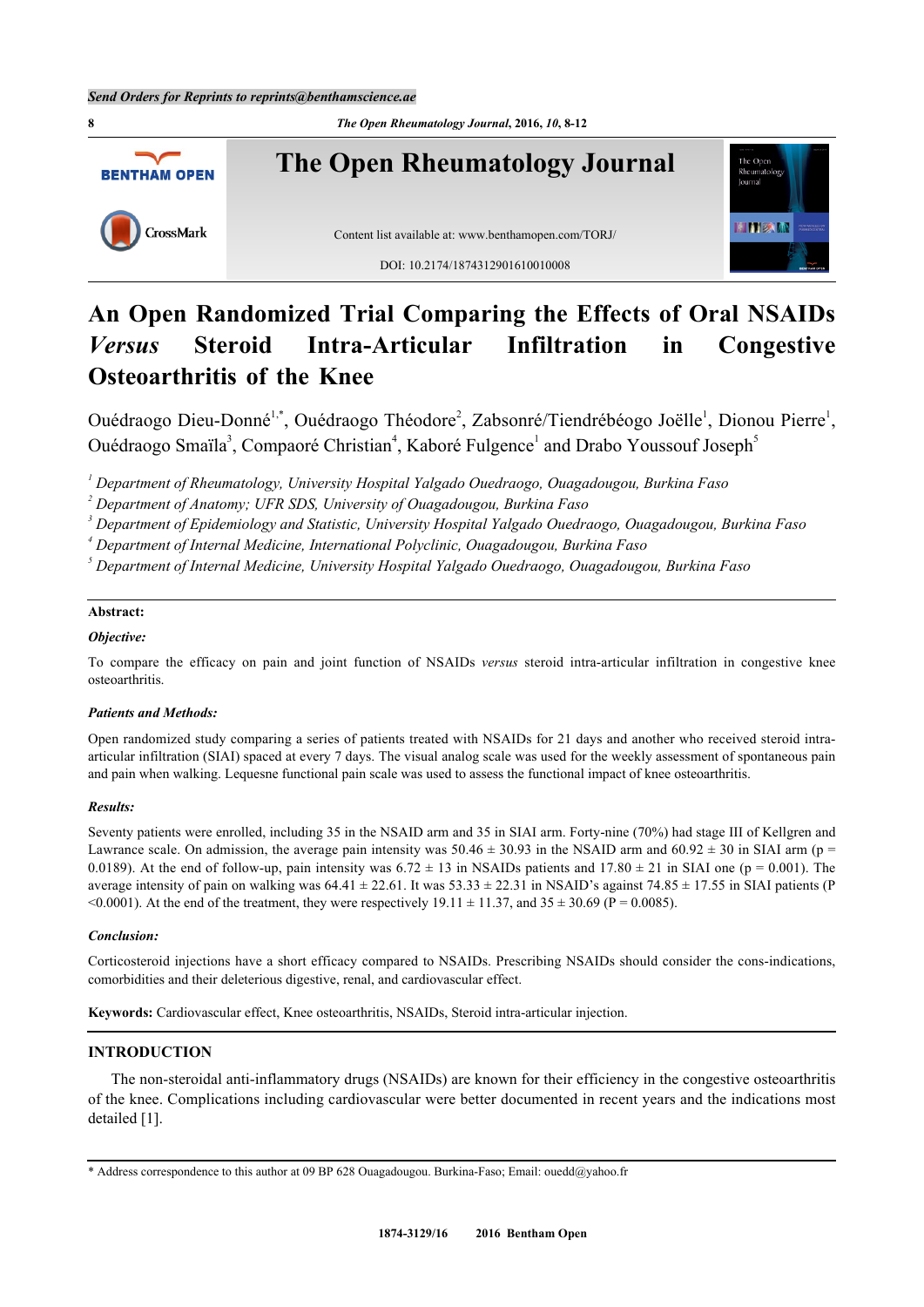Steroid intra-articular infiltration (SIAI) is an effective alternative [\[2](#page-4-1)]; however, their effect seems short, not more than two to three weeks. In practice, the choice of treatment, NSAIDs or SIAI is not codified and predictors of efficacy of SIAI little known [\[3](#page-4-2)]. Few studies have compared the efficacy of NSAIDs and SIAI in short and medium terms in knee osteoarthritis.

The objective of this study was to compare the efficacy on pain and joint function of drug treatment with NSAIDs *versus* SIAI in knee osteoarthritis in congestive thrust.

#### **PATIENTS AND METHODS**

This was a prospective open randomized trial conducted from 15 July 2013 to 15 February 2014 in Rheumatology and Orthopedic Surgery department, at the University Hospital Yalgado Ouedraogo. Consenting patients coming in consultation for knee osteoarthritis in congestive thrust were included. Patients were openly randomized alternately in both parts and were monitored for 6 weeks either in consultation or by phone call. The patients who could not be monitored, changed treatment or associated other treatment were excluded from the study.

#### <span id="page-1-0"></span>**Table 1. Patient characteristics.**

|                                      |         | <b>NSAIDs</b>  | <b>SIAI</b>      | Probability |
|--------------------------------------|---------|----------------|------------------|-------------|
| Average age (years)                  |         | 59.68          | 46.40            | 0.005       |
| Body mass index (kg/m2)              |         | $28.60 \pm 5$  | $30.21 \pm 4.93$ | 0.07        |
| Topography of knee osteoarthritis    |         |                |                  |             |
|                                      | $PF*$   | 2              | 2                | 0.12        |
|                                      | $FT**$  | 14             | 5                |             |
|                                      | Overall | 19             | 28               |             |
| Kellgren and Lawrence classification |         |                |                  |             |
|                                      | Stage 1 |                |                  | 0.064       |
|                                      | Stage 2 | 7              | $\mathbf{0}$     |             |
|                                      | Stage 3 | 25             | 24               |             |
|                                      | Stage 4 | $\overline{2}$ | 10               |             |
| Affected knee                        |         |                |                  |             |
|                                      | Right   | 20             | 18               | 0.07        |
|                                      | Left    | 15             | 17               |             |

\* Patello-femoral

\*\* Femoral-tibial

Diclofenac and aceclofenac were used respectively at a dose of 150 mg and 200 mg twice daily for 21 days. The cortivazol 3,75 mg or betamethasone 2 mg was used for intra-articular infiltration in a series of 3 injections spaced one week each. The algofunctional Lequesne index was assessed at the beginning and at the end of follow-up of each patient. The visual analog scale (0 to 100) was used to evaluate the intensity of pain whether spontaneous or when walking. If there is bilateral knee osteoarthritis, the most symptomatic knee was the target of the study.

The data were entered into computer and analyzed with the software Epi-Info version 3.5.1. Chi-square test and Fisher exact test were used to compare qualitative variables. The ANOVA test was used for comparison of means. The Statistical significance was  $\alpha$  <0.05. Oral and informed consent was required.

# **RESULTS**

#### **Characteristics of the Target Population**

Eighty-three patients were included during the study period. During follow-up, 13 patients were excluded, five due to self medication and additional eight due to the ineffectiveness of treatment. Seventy patients were selected including 35 treated with NSAIDs and 35 who received SIAI. The average age of patients was 53.04 years with extremes of 32 and 78 years. These were 60 women (85.7%) and ten men (14.3%) or a sex ratio of 0.16. Forty-nine patients (70%) had grade III of Kellgren and Lawrence scale. The average algofunctional Lequesne index was 8.48. Table **[1](#page-1-0)** shows the other patient characteristics.

## **Assessment of Pain**

The intensity of spontaneous pain was  $50.46 \pm 30.93$  in patients receiving NSAIDs and  $63.92 \pm 30.07$  for those who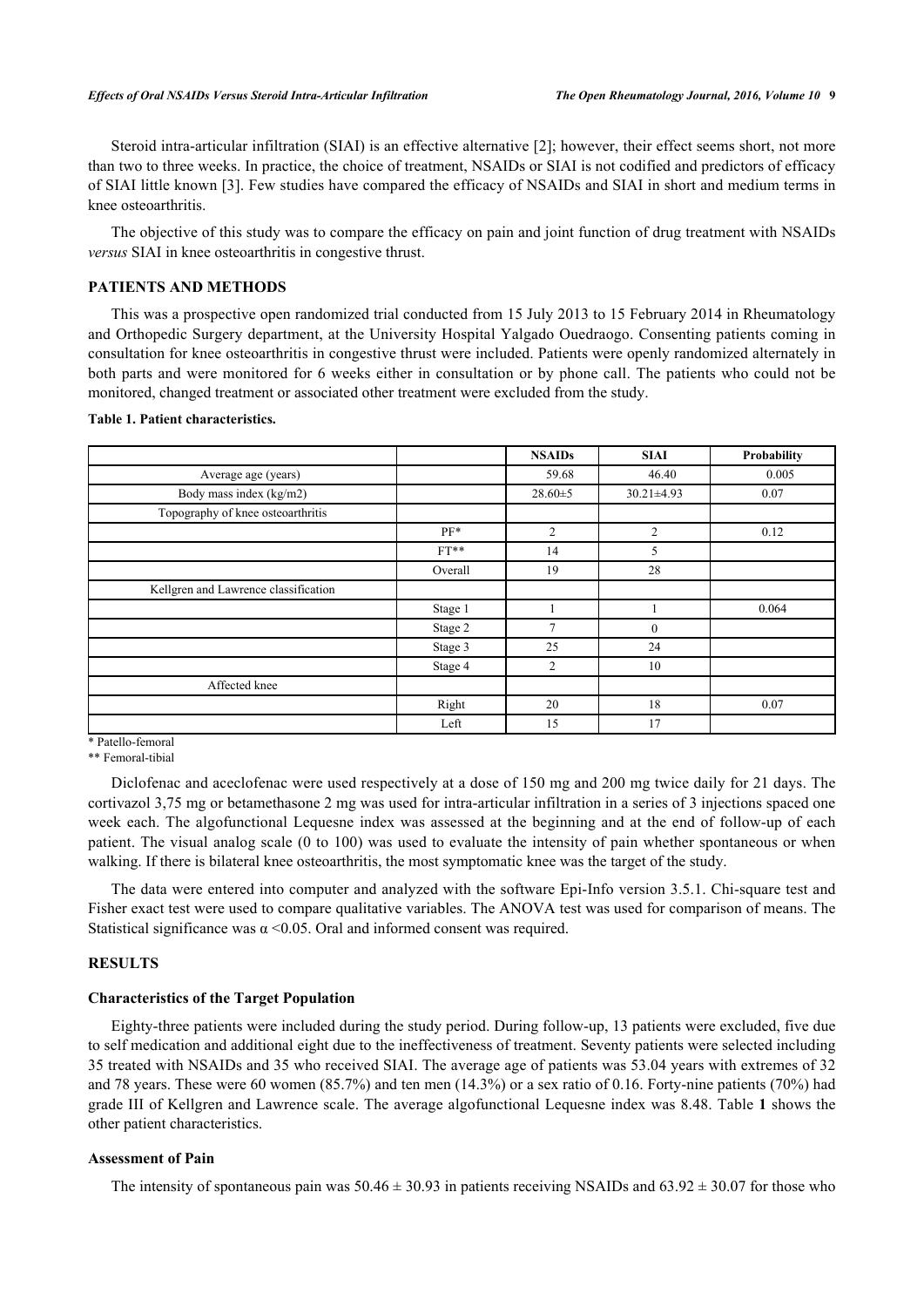<span id="page-2-0"></span>received SIAI ( $p = 0.0189$  $p = 0.0189$  $p = 0.0189$ ). Fig. (1) shows the evolution of the number of patients with spontaneous pain depending on the treatment.



**Fig. (1).** Evolution of the number of patients with spontaneous pain depending on the type of treatment.

At the end of follow-up, pain intensity was  $6.72 \pm 13.75$  in the population who received NSAIDs and 17.80  $\pm$  21.78 in the one having obtained the SIAI ( $p = 0.00101$ ). Fig. ([2](#page-3-0)) shows the evolution of the intensity of spontaneous pain on processing. The average intensity of pain on walking was  $64.41 \pm 22.61$ . It was  $53.33 \pm 22.31$  in NSAID against 74.85  $\pm$ 17.55 in SIAI (P <0.0001). At the end of the treatment, they were respectively 19.11  $\pm$  11.37, and 35  $\pm$  30.69 (P = 0.0085). Fig. (**[3](#page-3-1)**) shows the change in the intensity of pain on walking after treatment.

Table **[2](#page-2-1)** compares the effectiveness of NSAIDs *vs.* SIAI for different pain and the Lequesne index.

#### **Comments**

Few studies have compared the effectiveness of oral NSAIDs and SIAI in congestive knee osteoarthritis. Our study reports an efficiency of NSAIDs on steroid infiltration after a follow-up of 42 days.

|                                | NSAIDs $(n = 35)$ |      | $SIAI(n = 35)$ |      | Probability |
|--------------------------------|-------------------|------|----------------|------|-------------|
|                                | D <sub>0</sub>    | D42  | D <sub>0</sub> | D42  |             |
| VAS average                    | 50.5              | 6.7  | 63.9           | 17.8 | 0.0001      |
| Spontaneous pain $(\% )$       | 83                | 11.4 | 100            | 37.1 | 0.0012      |
| Walking pain $(\%)$            | 97                | 57   | 100            | 74.2 | 0.002       |
| Pain when standing $(\% )$     | 68.6              | 34.2 | 77.1           | 54.2 | 0.008       |
| Prolonged standing pain $(\%)$ | 71.4              | 25.7 | 91.4           | 51.4 | 0.0003      |
| Means Lequesne index           | 6.6               | 2.4  | 10.3           | 5.   | 0.0001      |

<span id="page-2-1"></span>**Table 2. Comparative efficacy of NSAIDs** *versus* **SIAI on pain and Lequesne index at D0 and D42.**

 $% =$  percentage of patients with pain

VAS: Visual Analog Scale

While the general patient characteristics are similar to other African series [\[4](#page-4-3) - [6](#page-4-4)], there is difference between the two parts at inclusion which may constitute a bias; indeed, pain and functional impairment was higher in the part of patients with SIAI. Recently, a study of 32 patients with shoulder impingement syndrome showed the effectiveness of NSAIDs on the steroid injection; this efficiency is expressed in terms of gain in shoulder mobility assessed after one month of follow-up [[7\]](#page-4-5). However, it seems to have no significant difference between the oral NSAIDs and steroid infiltration in treating carpal tunnel syndrome [[8\]](#page-4-6). Instead, in the tendinitis of the shoulder and elbow, the efficacy of corticosteroid injections seems short [[9\]](#page-4-7). This short-term efficacy also has been reported in knee osteoarthritis [\[10\]](#page-4-8). Indeed, from the seventh day of treatment, the number of patients with spontaneous pain in the NSAIDs part was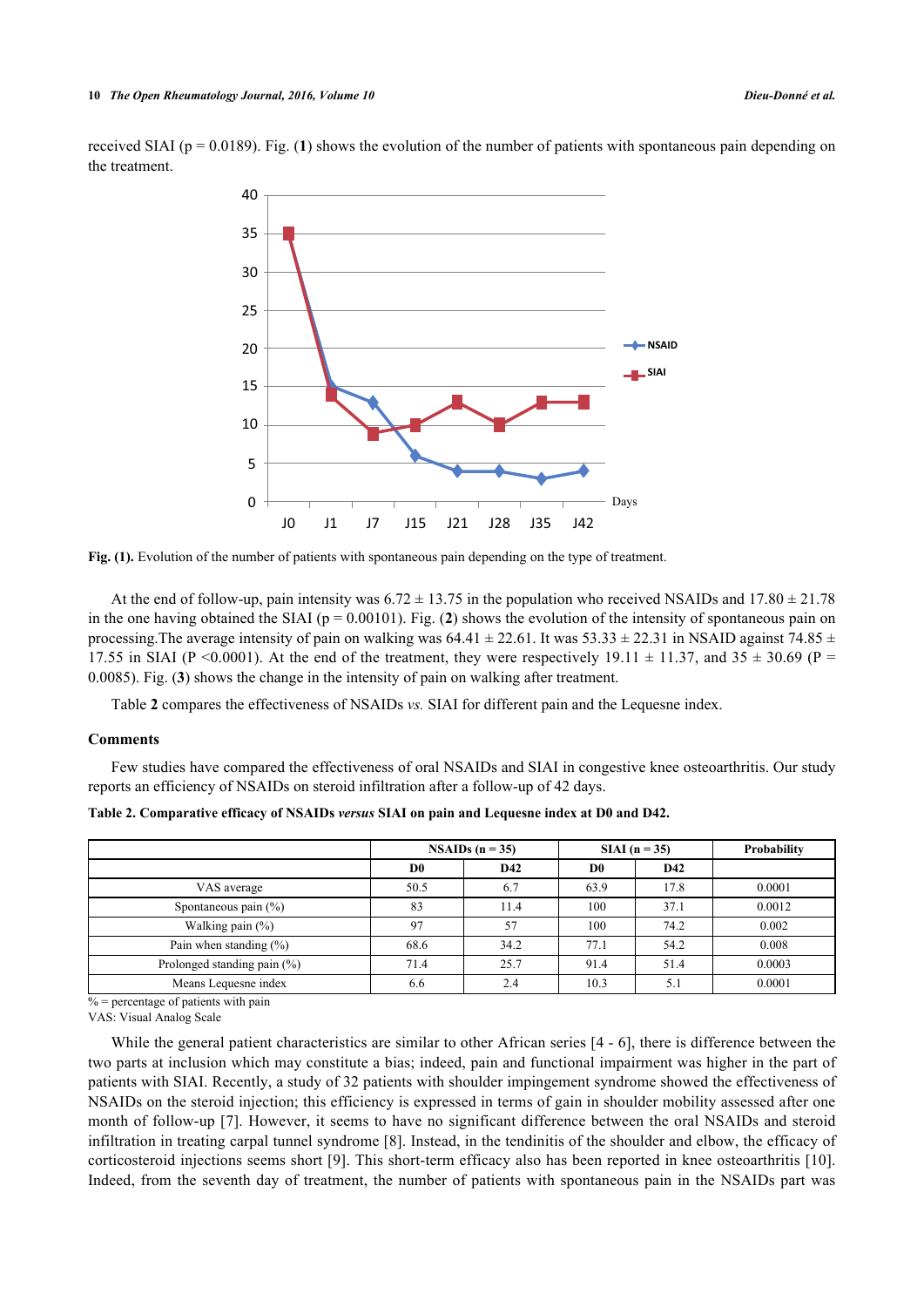significantly less than in patients who have received SIAI. Predictors of efficacy in the short and medium term of SIAI are not well known; however, the severity of the disease, the absence of synovitis in ultrasound, the presence of intraarticular effusion seem to lead to a more effective response [\[11](#page-4-9), [12](#page-4-10)]. Our series was characterized by the severity of knee osteoarthritis (Lequesne index to 8.48) and an intra articular effusion in all patients; the superiority of infiltration lasted only one week despite that two other infiltrations have been made. These results suggest that a combination of both treatments may be performed. This could make a single steroid infiltration on the first day followed by treatment of NSAID per os. This scheme would have the advantage of reducing the risk of infection that could be linked to the last two corticosteroid injections. Other studies, including the protocol to the two described here could better appreciate the superiority of a protocol on the other and tolerance in the patient.

<span id="page-3-0"></span>

<span id="page-3-1"></span>Fig. (2). Evolution of the intensity of spontaneous pain depending on the type of treatment.



Fig. (3). Evolution of pain intensity due to walking according to the type of treatment.

# **CONCLUSION**

SIAI seems to have a brief efficiency. The oral NSAIDs have the advantage of maintaining a relief in the period compared to steroid intra-articular infiltration. Their prescription should consider the contraindications and their